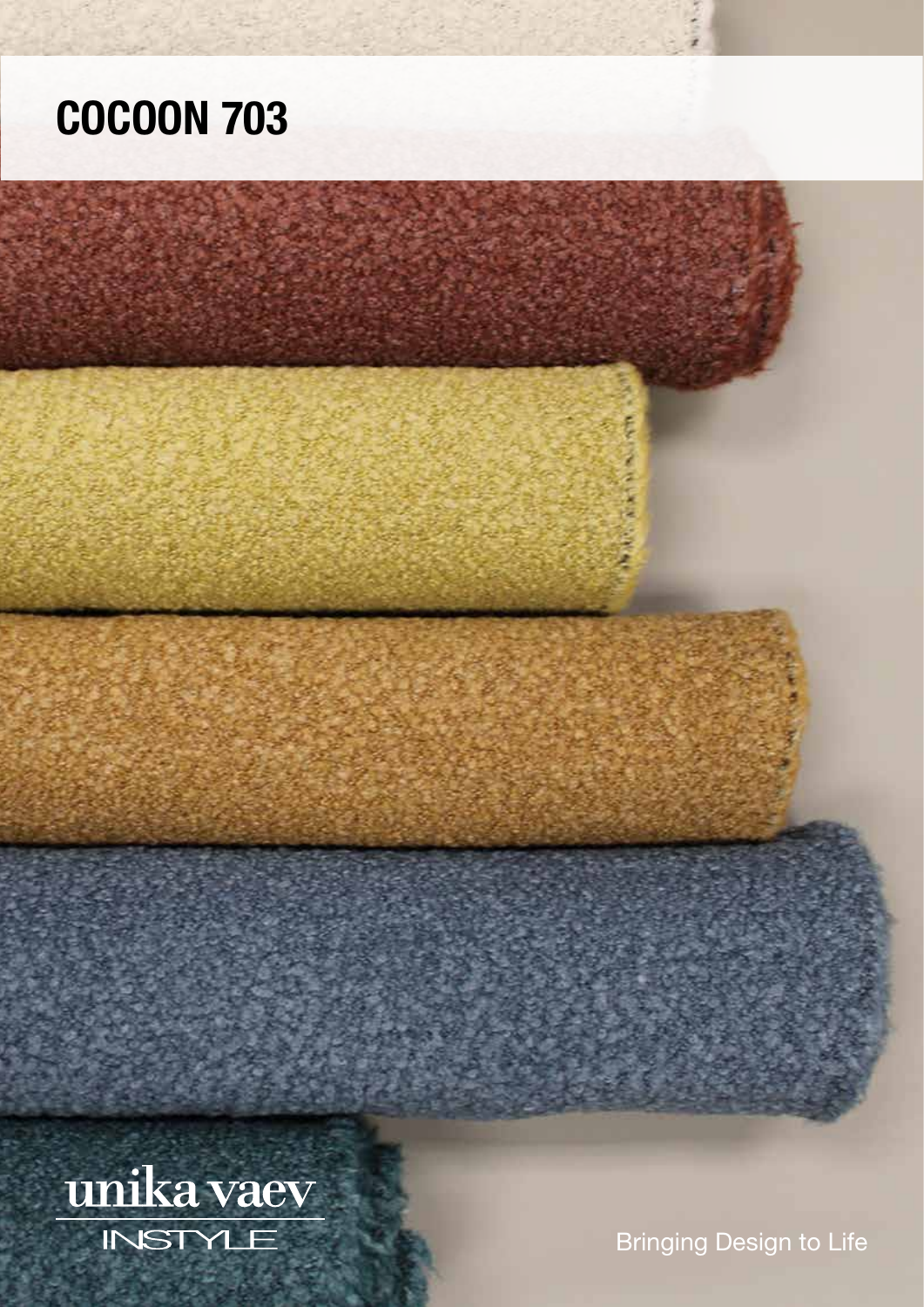## COCOON 703





/64 GLEN



/82 ALMOND





/78 PEBBLE



/83 CINNAMON



/38 JADE



/79 CHARCOAL



/90 DAPPLE



/60 INK



/81 SHADOW



/91 MIST



/92 NATURAL



/93 FAWN